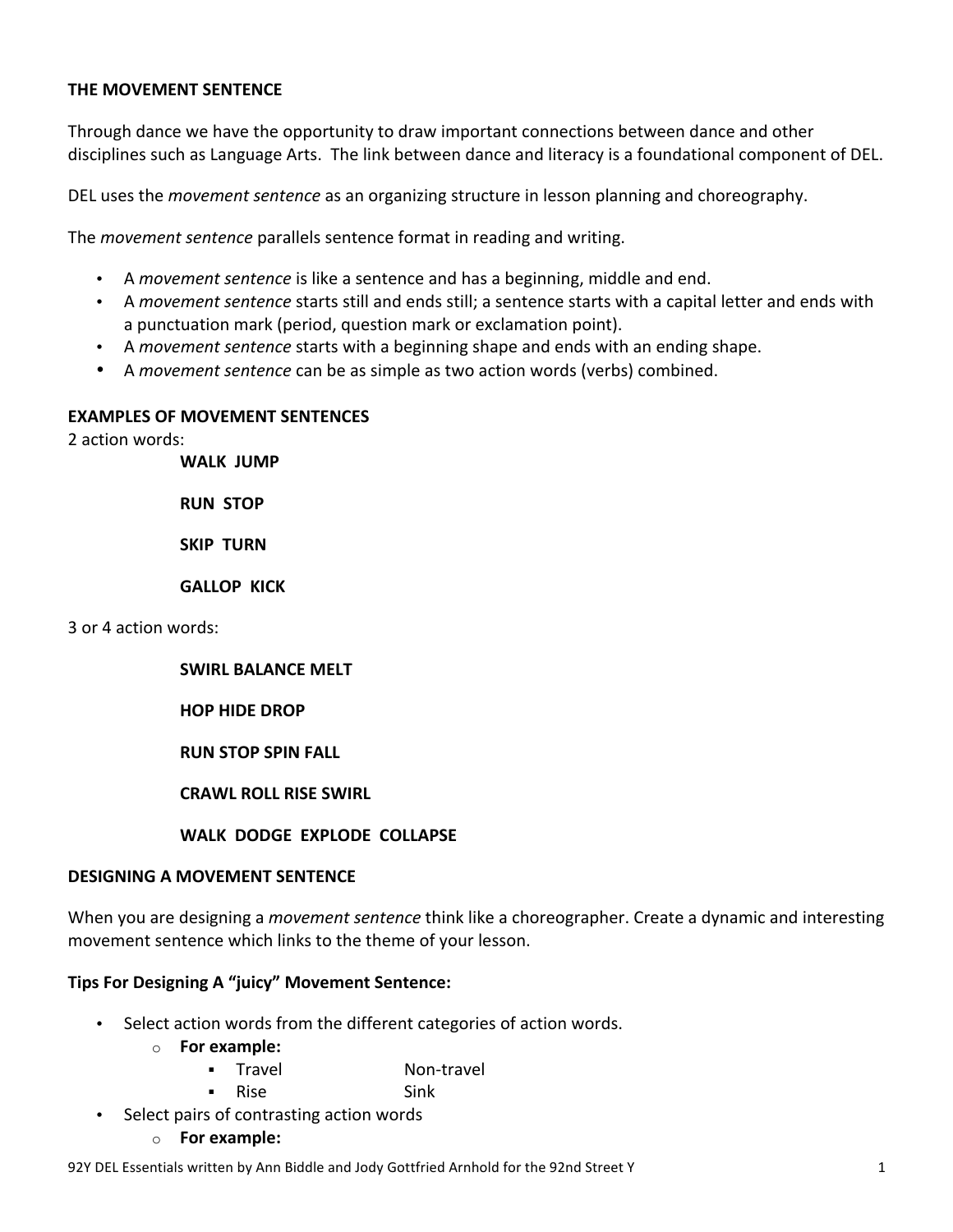- § Open Close
- § Travel Freeze
- § Rise Sink
- § Run Walk
- Advance Retreat
- Select actions that have different effort qualities:
	- o **For example:**
		- **Stomp** (strong, sudden, direct, bound) vs. **Float** (light, sustained, indirect, free)
		- **•** Flutter (light, sustained, indirect, free) vs. Dive (strong, sudden, direct, bound)
		- **Soar** (strong, sustained, indirect, free) vs. Perch (light, sustained, direct, bound)

## **General Tips When Designing Your Movement Sentence**

- Make sure your action words are appropriate for the age and knowledge base of your students.
- If you are focusing your dance lesson on a curricular theme, select action words that match the theme.
	- o E.g. **Rain**: Sprinkle Fall Splash
- Think about the sequence of your *movement sentence*. Does it tell a story or parallel a sequence linked to your theme (water cycle for example)?
- Think about how you will write or notate your *movement sentence*, using pictures, LOD motifs symbols or words.

# **EXPLORATION OF A MOVEMENT SENTENCE**

Once you have designed a movement sentence, it is important to guide your students through a full *exploration* of the selected action words. *Exploration* is a key concept in the DEL lesson plan format. In exploration, students have an opportunity to explore their full range of movement possibilities in response to prompts offered by the teacher in a guided discovery methodology.

Below are some examples of a movement exploration for action words within a movement sentence (see exploration handout).

## **Movement sentence: CREEP HIDE ROLL**

Note: This would be a good movement sentence for the theme of BUGS or ANIMALS.

## **Explore each action word (verb) separately using components from the LMA charts.**

- CREEP. Can someone show me how to creep around the room with high knees? Can you creep with a *round* back? Can you creep and lead with your arms? Can you creep just on your toes? Can you creep in *a* sneaky way? Creep as silently as you can. Can you creep very slowly? Very quickly? Can you change *levels* as you creep? Can you change directions as you creep? Creep to all the different spaces in the *room.* Creep next to a partner. Creep around a partner (take turns). Follow one person around the room *as you creep.*
- HIDE. Now freeze in a hidden shape on a low level. Can you show me a round hidden shape? A twisted *hidden shape? Can you make an hidden shape twisting all body parts? Can you hide quickly! Can you*  make your hidden shape in slow motion? Can you make a hidden shape on a middle level? High level? When I beat the drum show me a low level hidden change, change to a middle level hidden shape and *end* in a high level hidden shape. Can you make a hidden shape with a partner on a low level? Can you *make a hidden shape with a partner on a middle level? High level? Can you make a hidden shape with a* partner with one of you over and one of you under?

92Y DEL Essentials written by Ann Biddle and Jody Gottfried Arnhold for the 92nd Street Y 2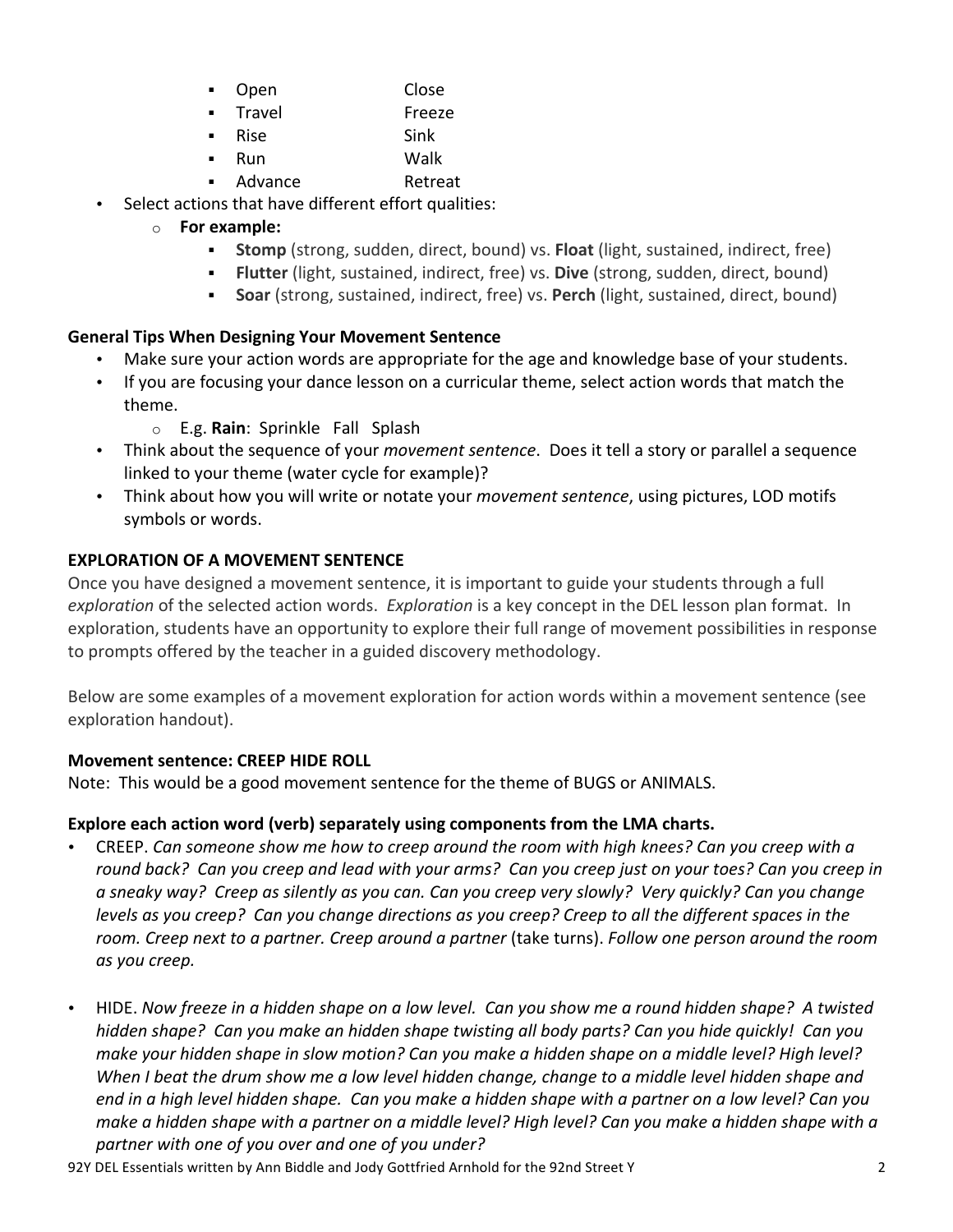• ROLL. *Can you show me how you can roll your arms? Can you roll your head? Can you roll your* shoulders? What else can you roll? Can you roll in a log shape on the floor? Can you roll your arms *quickly?* Slowly? Can you roll your arms in a strong way? Can you roll your arms low to the ground? Can you roll your arms up high? To the side? Can you show me how you can travel and roll with your arms? Can you travel and roll with your head? Can you show me how you can travel and roll with your whole body? Can you roll with your whole body low to the ground? One way and then the other way? *Can* you roll in a ball shape? How else can you roll? Can you roll with different body parts and travel on a *curvy pathway? Can you roll towards me and away from me?* 

## **DEVELOPMENT OF A MOVEMENT SENTENCE**

- **EXECT:** After exploring each action word using the LMA vocabulary, decide how you will perform your movement sentence, explore possible variations, and move into dance making.
- **•** This section of the lesson plan is referred to as *Development*, and is the process of giving structure to the movement sentence.
- **•** *Development* sets parameters for the movement content that has been explored and begins to focus on choreographic structures that lead to performance.
- **•** *Development* can begin with asking students to perform the movement sentence in unison with the teacher guiding students through the sequence.
- Another way to develop the movement sentence is to ask students to perform the movement sentence on their own time.
- There are many other possible variations that students can explore in a longer and more scaffolded learning process, which progresses in complexity over the course of several lessons.

### **WAYS TO DEVELOP AND VARY A MOVEMENT SENTENCE:**

- Change the order of the action words in your movement sentence.
	- o **For example:**
		- § RUN TURN JUMP
		- **E** TURN JUMP RUN
		- **JUMP TURN RUN**
		- **B** RUN JUMP TURN
		- § TURN RUN JUMP
		- **· JUMP RUN JUMP**
- Replace one action word with a new action word.
	- o **For example:**
		- REACH GATHER COLLAPSE → REACH GATHER BALANCE
- Repeat part or all of your movement sentence.
	- o **For example:**
		- **SKIP DROP ROLL SKIP DROP ROLL**
		- **SKIP DROP SKIP DROP ROLL**
	- Perform your movement sentence backwards (retrograde):
		- o **For example:**
			- $\overline{\phantom{a}}$  SKIP GATHER ROLL  $\rightarrow$  ROLL GATHER SKIP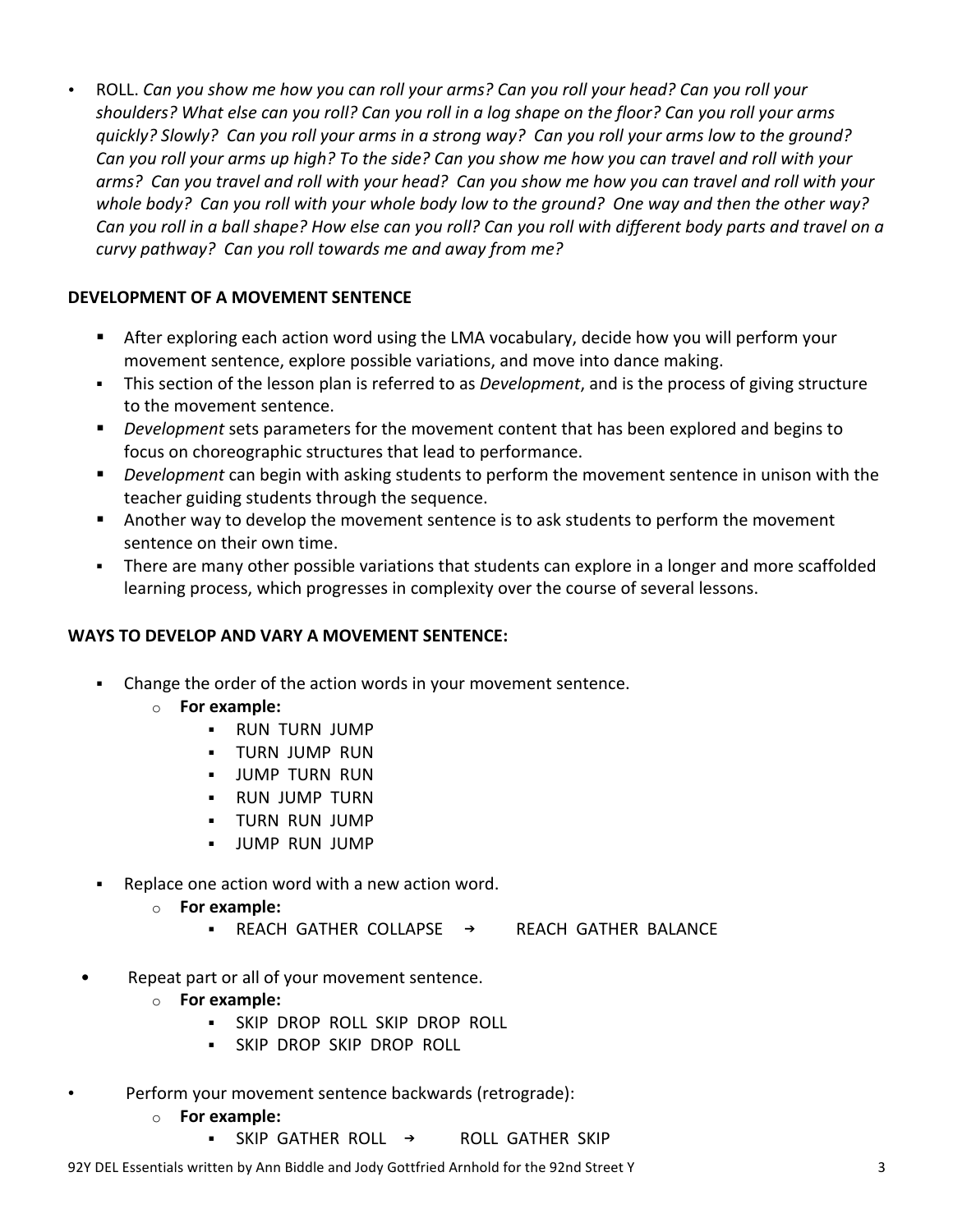- Vary your **timing**.
	- o **For example:**
		- **EXECTE:** Perform the movement sentence in **unison** or in your **own time**.
- Vary your **tempo**.
	- o **For example:**
		- **EXECT:** Perform your movement sentence **slowly** or **quickly.**
- **•** Vary your groupings.
	- o **For example:**
		- Perform the movement sentence with the whole group or with different groupings (solos, trios, duets, etc.).
- Perform your movement sentence to music.

## **EXAMPLE OF A DEVELOPMENT OF A MOVEMENT SENTENCE: CREEP HIDE ROLL:**

### **Simple version:**

Guide all students to perform the movement sentence. *Everyone creep around the room on a middle level*. *When I play the drum freeze in a high hidden shape.* Now begin to roll with your arms around the room on *any level. Freeze in a low level hidden shape.* 

Ask for a volunteer to demonstrate the sequence of the movement sentence, CREEP, HIDE, ROLL. Ask for another volunteer to demonstrate the sequence 3 times through.

OR: When I begin the music everyone begin the movement sentence. You decide how you will perform the *movement sentence. When I end the music, freeze in a low hidden shape. (Students will make decisions about how to creep, for example, they will select what body parts to emphasize, what levels to travel on, types of hidden shapes etc.)* Repeat this sequence 3 times.

### **More complex version:**

*Everyone begin in a low level hidden shape.* When I tap you begin to creep around the room on a middle *level.* Change directions as you creep and then return to your spot and freeze in a low hidden shape. Once *everyone has had a chance to creep, all dancers begin to creep around the room. Remember to be very* sneaky! When I play the drum freeze in a high level hidden shape. When I play the drum again freeze in a *middle* level hidden shape and when I play the drum again freeze in a low level hidden shape. Begin to roll your arms from low to high and all around yourself as you stay on a low level. When I tap you begin to *travel around the room with rolling arms. Change levels and roll on the low level and middle and high levels.* When I play the drum freeze in a high hidden shape, middle hidden shape and low level hidden *shape!*

OR